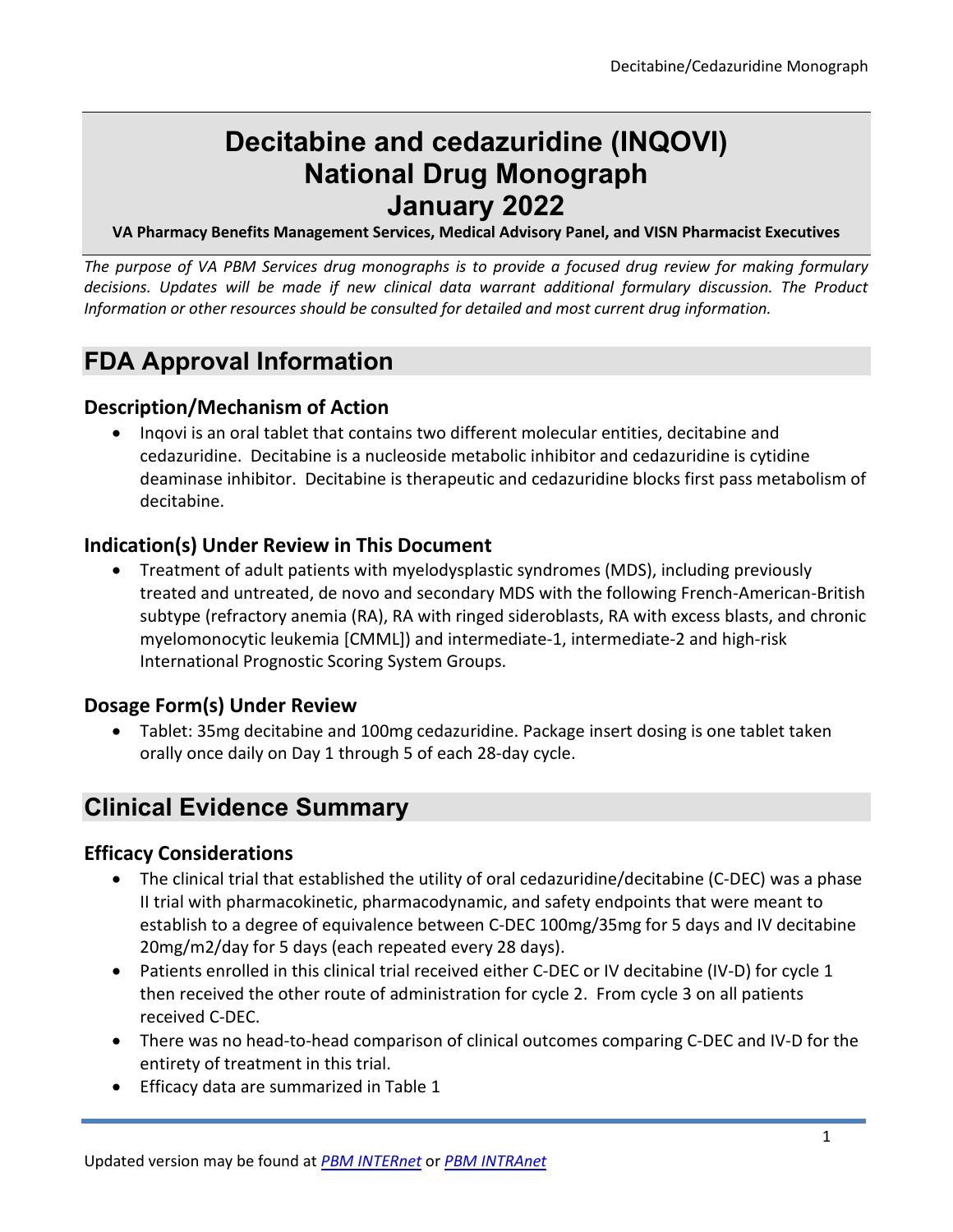| <b>Study</b>                                   | <b>Study Design</b>                                                                                                                                                                                                                                                                         | <b>ECOG PS</b> | <b>Treatment</b>                                                                                                                                                                                                                   | <b>Results</b>                                                                                                                                                                                                                                                                                                                                                                                                                                                                                                                                                                                                               |
|------------------------------------------------|---------------------------------------------------------------------------------------------------------------------------------------------------------------------------------------------------------------------------------------------------------------------------------------------|----------------|------------------------------------------------------------------------------------------------------------------------------------------------------------------------------------------------------------------------------------|------------------------------------------------------------------------------------------------------------------------------------------------------------------------------------------------------------------------------------------------------------------------------------------------------------------------------------------------------------------------------------------------------------------------------------------------------------------------------------------------------------------------------------------------------------------------------------------------------------------------------|
|                                                |                                                                                                                                                                                                                                                                                             |                |                                                                                                                                                                                                                                    |                                                                                                                                                                                                                                                                                                                                                                                                                                                                                                                                                                                                                              |
| Garcia-<br><b>Manero et</b><br>al <sup>1</sup> | Phase 2<br>$\bullet$<br>Intermediate and<br>high risk MDS &<br><b>CMML</b><br>Open-label<br>Multicenter<br>$\bullet$<br>Randomized<br>Crossover<br>$N = 80$<br>1:1<br>randomization<br>Compare<br>systemic<br>exposure,<br>demethylation<br>activity and<br>safety in the first<br>2 cycles | $0 - 2$        | 1 cycle of C-DEC<br>or IV-D with<br>crossover to<br>other<br>treatment<br>for cycle 2<br>then oral<br>therapy from<br>cycle 3<br>onwards<br>until disease<br>progression,<br>unacceptable<br>toxicity, or<br>patient<br>withdrawal | Primary end points: mean decitabine<br>systemic exposure of oral/IV 5-day AUC,<br>percent long interspersed nuclear element<br>1 (LINE-1) DNA methylation for oral vs IV-D,<br>and safety<br>Secondary end points: efficacy<br>Median number of cycles: 7<br>Results:<br>PK – AUC assessments deemed<br>bioequivalent (see citation for specifics)<br>PD - LINE-1 demethylation assessment<br>showed no clinically or statistically<br>significant difference between oral and IV<br>after cycle 2<br>Efficacy - ORR (CR+PR+mCR+HI) 60% [CR<br>21%, PR 0%, mCR 22%, HI 16% (HI-E 10%,<br>HI-N 2%, HI-P 14)]; no response 40% |

**Table 1: Efficacy results from clinical trials**

PK, pharmacokinetic; PD, pharmacodynamic; ORR, overall response rate; CR, complete response; mCR, marrow complete response; HI, hematologic improvement; HI-E, erythroid response; HI-N, neutrophil response; HI-P, platelet response

#### **Safety Considerations**

#### **Safety Results from Clinical Trials:**

|  |  |  |  |  | Table 2: Safety results from clinical trials |  |
|--|--|--|--|--|----------------------------------------------|--|
|--|--|--|--|--|----------------------------------------------|--|

| <b>Study</b>       | <b>Results</b>                                               |
|--------------------|--------------------------------------------------------------|
| Garcia-Manero      | Any AE: 92%                                                  |
| et al <sup>1</sup> | Grade 3-4: 59 to 83% (primarily hematologic toxicities)      |
|                    | Serious adverse events: 12 to 29% febrile neutropenia;       |
|                    | pneumonia/sepsis 8% to 23%                                   |
|                    | AEs leading to discontinuation: 5 patients (total $n = 80$ ) |
|                    | AEs leading to dose interruption/modification: not           |
|                    | reported                                                     |
|                    | <b>Deaths due to AE:</b> 11 patients (total $n = 80$ )       |

- **Boxed warnings:** None
- **Contraindications:** None
- **Other warnings / precautions**: Fatal and serious myelosuppression and embryo-fetal toxicity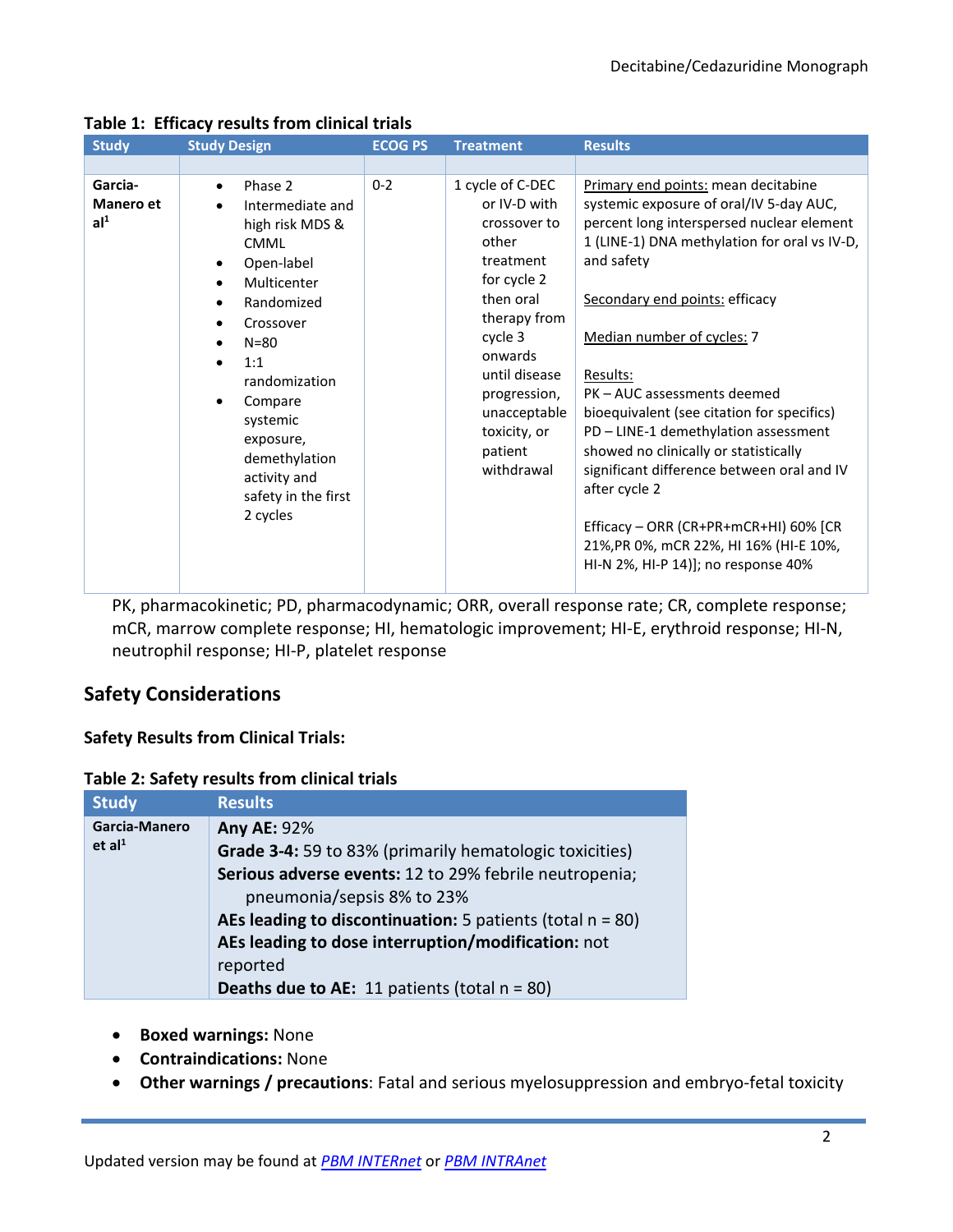- **Adverse reactions**
	- o **Common (>20%):** neutropenia, thrombocytopenia, fatigue, febrile neutropenia, nausea, diarrhea, leukopenia, dizziness, anemia, constipation, dyspnea
	- o **Serious Adverse events / Deaths / Discontinuation:** neutropenia, thrombocytopenia, febrile neutropenia, anemia, pneumonia and sepsis
	- o **No difference in GI side effects were noted between PO or IV during cycles 1 and 2**

#### **Other Considerations**

**Pregnancy:** can cause fetal harm when administered to a pregnant woman (see PI for further details) **Lactation:** advise to not breastfeed (see PI for further details) **Infertility:** can impair fertility (see PI for further details) **Geriatrics:** median age of patients enrolled in Garcia-Manero et al was 70 years old

- C-DEC 100/35mg tablets once daily for 5 days was deemed to be equivalent to IV-D 20mg/m2/day x 5 days. C-DEC at currently recommended dosing is not equivalent with other dosing schedules of IV-D.
- Hematologic adverse reactions may be more common in the first cycle of C-DEC compared to IV-D. It is important for clinicians to closely monitor patients on therapy for infections, bleeding and transfusion needs.
- Recommended minimum of 4 cycles of C-DEC prior to determining disease response
- Decitabine is metabolized by cytidine deaminase (CDA) enzyme with a  $t_{1/2}$  of 0.5 hours and the cytochrome P450 system does not appear to be involved in drug metabolism. Decitabine and cedazuridine are not P-glycoprotein substrates. Avoid coadministration of C-DEC with other drugs that are metabolized by CDA. Coadministration of proton pump inhibitors had no clinically meaningful effect on exposure to decitabine or cedazuridine.
- Renal adjustment/hepatic adjustment no current dose recommendations; clinical trial inclusion criteria – Scr < 1.5 or Crcl> 50ml/min/1.73m<sup>2</sup> and AST/ALT < 2.5 x ULN, Bilirubin < 2 x ULN. Consider risks versus benefits of initiating therapy in cases of renal or hepatic insufficiency.
- Dose reductions are accomplished by reducing number of days of treatment cycle rather than alternative tablet size.

#### **Risk-Benefit Assessment (for Oncology NMEs only) – Cedazuridine is a NME**

- **Outcome in clinically significant area:** ORR 60%
- **Effect Size:** ORR 60%
- **Potential Harms:** high risk (grade III-IV toxicities 59-83%)
- **Net Clinical Benefit:** can not be determined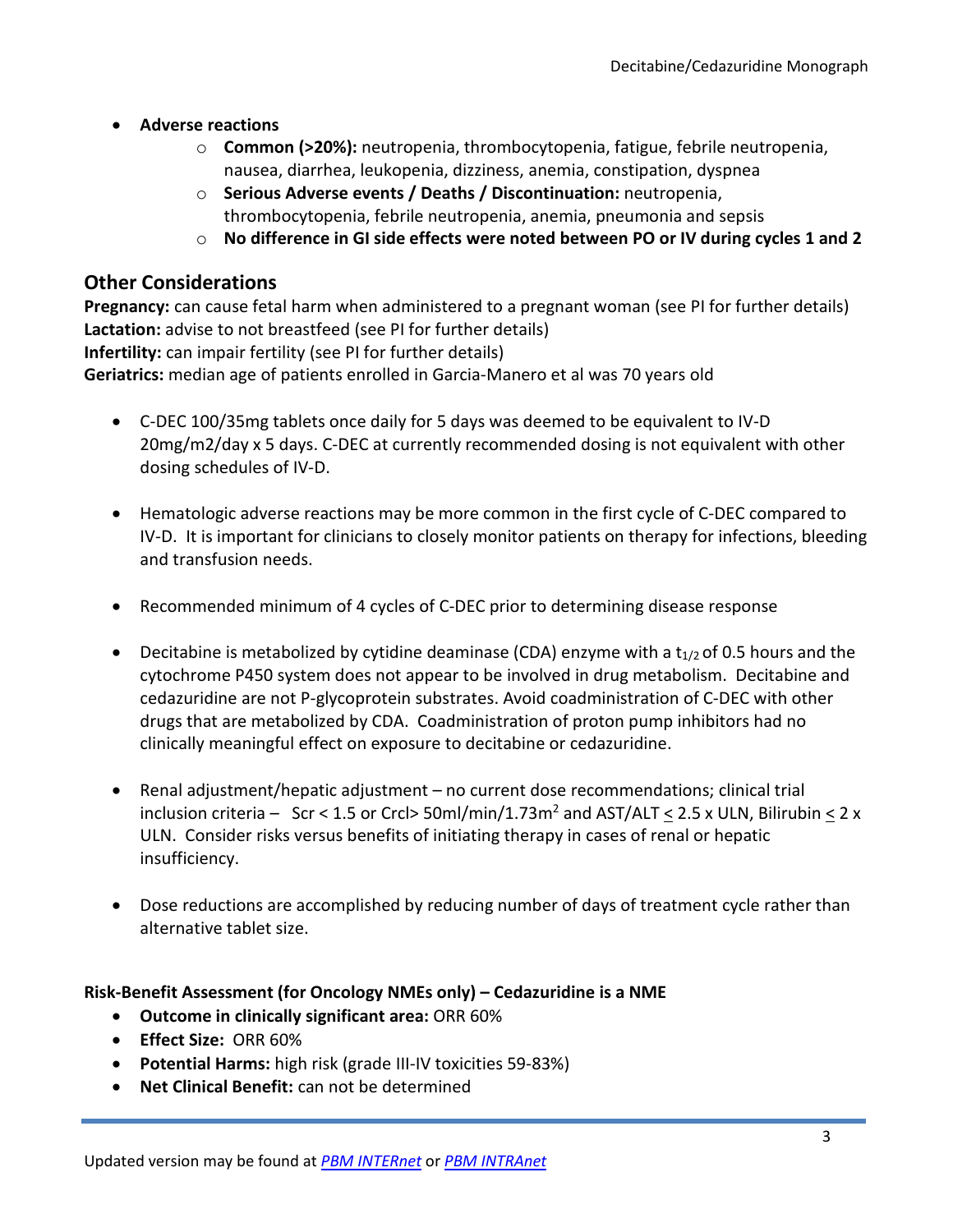### **Other Therapeutic Options**

| Table 3                          | <b>Treatment Alternatives</b> |                          |                                                                                                                                                                                                                                                                                          |  |  |
|----------------------------------|-------------------------------|--------------------------|------------------------------------------------------------------------------------------------------------------------------------------------------------------------------------------------------------------------------------------------------------------------------------------|--|--|
| <b>Drug</b>                      | <b>Formulary</b><br>status    | <b>Clinical Guidance</b> | <b>Other Considerations</b>                                                                                                                                                                                                                                                              |  |  |
| <b>C-DEC</b>                     | <b>TBD</b>                    | CMML/MDS                 | Equivalent to IV-D 20mg/m2/day x<br>5 days. Recommended dosing for<br>C-DEC is not equivalent with other<br>dosing schedules of IV-D.<br>Phase 3 conducted with similar<br>design as study referenced above. <sup>3</sup><br>Only available as supplement -<br>unpublished as full text. |  |  |
| Erythropoietin                   | F                             | <b>MDS</b>               | Superior transfusion independence<br>vs. placebo (low risk MDS)                                                                                                                                                                                                                          |  |  |
| <b>Azacitidine</b><br>(SQ or IV) | PA-F                          | CMML/MDS                 | Superior transfusion independence<br>vs. placebo (low risk MDS)                                                                                                                                                                                                                          |  |  |
| Decitabine (IV)                  | <b>NF</b>                     | CMML/MDS                 | 32% ORR (CR + mCR), overall<br>improvement rate 51%; primarily<br>hematologic toxicities (> grade<br>75%), febrile neutropenia 14%,<br>65% of patients were hospitalized<br>at some point during therapy. <sup>2</sup><br>Variety of dosing schemes have<br>been evaluated               |  |  |
| Lenalidomide                     | PA-F                          | <b>MDS</b>               | Superior transfusion independence<br>vs. placebo (low risk MDS); most<br>effective in chromosome 5q<br>deletion                                                                                                                                                                          |  |  |
| Luspatercept                     | <b>NF</b>                     | <b>MDS</b>               | Primary endpoint of transfusion<br>independence for 8 weeks or<br>longer vs. placebo (38% vs 13%)<br>(low risk MDS)                                                                                                                                                                      |  |  |
| Erythropoietin<br>+ lenalidomide | $F/PA-F$                      | <b>MDS</b>               | Superior major erythroid response<br>vs. lenalidomide monotherapy                                                                                                                                                                                                                        |  |  |
| Azacitidine +<br>vorinostat      | PA-F/NF                       | CMML/MDS                 | Not superior to azacitidine                                                                                                                                                                                                                                                              |  |  |
| Azacitidine +<br>lenalidomide    | PA-F                          | CMML/MDS                 | Not superior to azacitidine                                                                                                                                                                                                                                                              |  |  |

**Other treatments that may be considered and not routine clinical practice are:** low dose ARA-C , clofarabine, temozolomide, ATG +/- cyclosporine, midostaurin and alemtuzumab.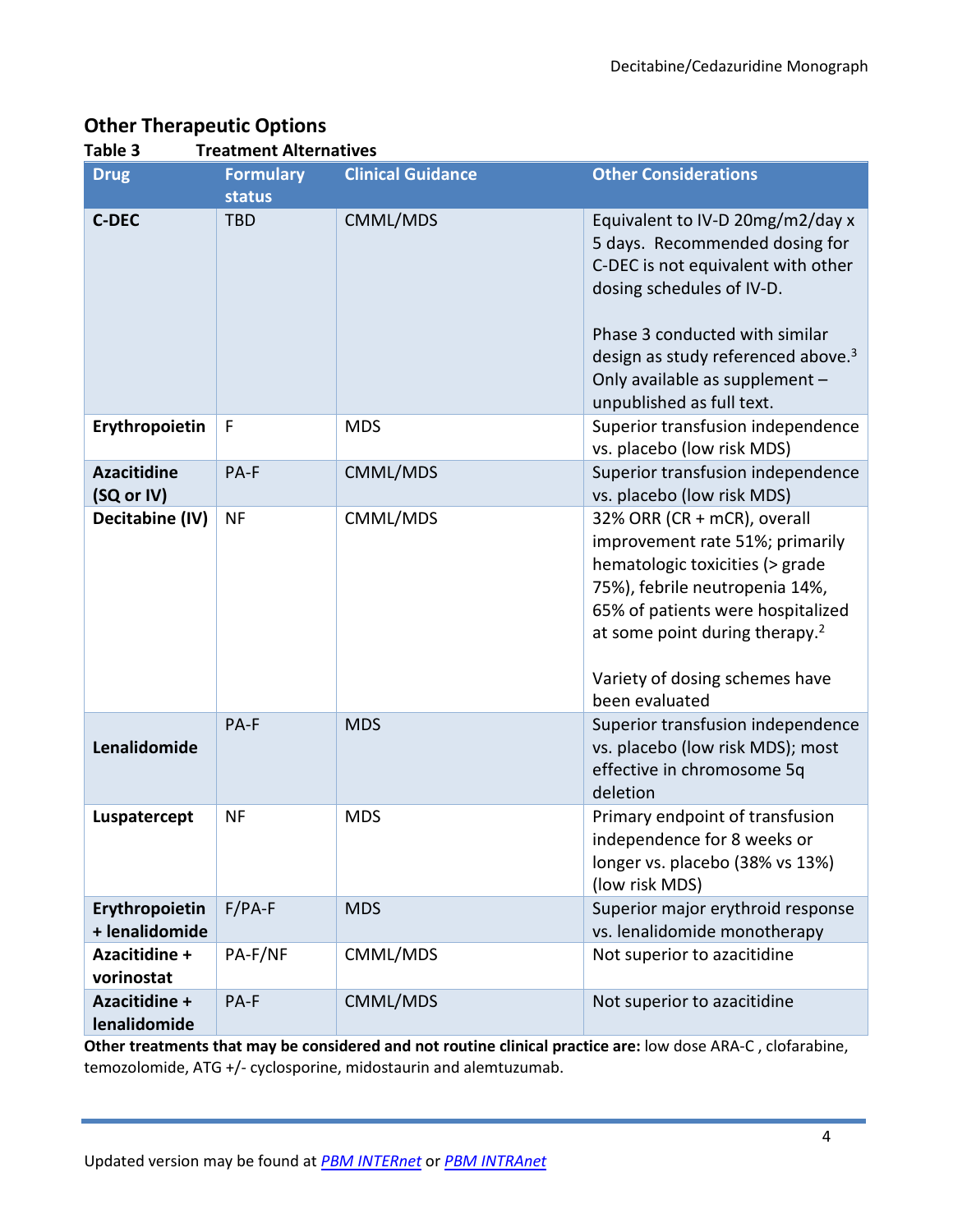## **Projected Place in Therapy**

- MDS is a heterogeneous group of diseases characterized by ineffective, dysplastic hematopoiesis leading to cytopenias. Clinical presentation of MDS is a manifestation of cytopenias including fatigue, infections, and bleeding and risk of transformation to acute myeloid leukemia (AML). Current prognostic classification is the International Prognostic Scoring System-Revised (IPSS-R). Higher-risk MDS can be treated in the frontline setting with hypomethylating agents (HMAs), azacitidine or decitabine. CMML was previously classified as MDS and is currently classified as myelodysplastic/myeloproliferative neoplasm, and the treatment approach is similar to that for MDS. MDS and CMML are serious diseases with a substantial risk of mortality.
- The incidence and prevalence of MDS and CMML within VA health care system are likely established at this time and major shifts in the patients carrying these diagnoses should not be expected to change significantly year to year. Thus the utilization of therapies to manage these diseases should be rather consistent and predictable year to year.
- NCCN guidelines for the treatment of myelodysplastic syndromes (version 2.2022) acknowledge the potential substitution of C-DEC for IV-D in patients with low risk and high risk disease (as assessed by IPSS-R scoring).
- The current utilization of IV-D and azacitidine within VA would be reflective of the potential utilization of C-DEC. C-DEC is not adding additional indications for use of hypomethylating agents. Any patient diagnosed with MDS or CMML that would be appropriate for azacitidine or IV-D could potentially have C-DEC utilized as a more convenient alternative to IV administration.
- C-DEC offers the advantage of oral home administration and potentially reduces a patient's contact with a healthcare system. This needs to be a consideration during the COVID pandemic and the time period following the pandemic. This is especially important given the fact the typical patient on HMAs is elderly with medical comorbidities, which are associated with poor outcomes from COVID. Patients that are likely to receive C-DEC are potentially transfusion dependent and may already have frequent contact with healthcare systems. In these cases the administration benefits of C-DEC would not be fully realized.
- There will likely be an influx of patients to VA for VA's provision of C-DEC due to it being an oral agent that is dispensed as an outpatient prescription for home administration. Previously those patients likely would have received IV-D in a clinic setting and may have been shielded from high out of pocket expenses that are potentially associated with outpatient prescriptions.
- Use of C-DEC preferentially over IV-D or azacitidine may potentially avoid CITC consults and allow VA to continue to provide care to these patients. Patient specific factors to consider are travel time, reliability, degree of social support, access to emergency services and local VA CBOCs.
- Azacitidine and IV-D have been unavailable for purchase by VA due to supply shortages. Supply issues of these products may increase utilization of C-DEC.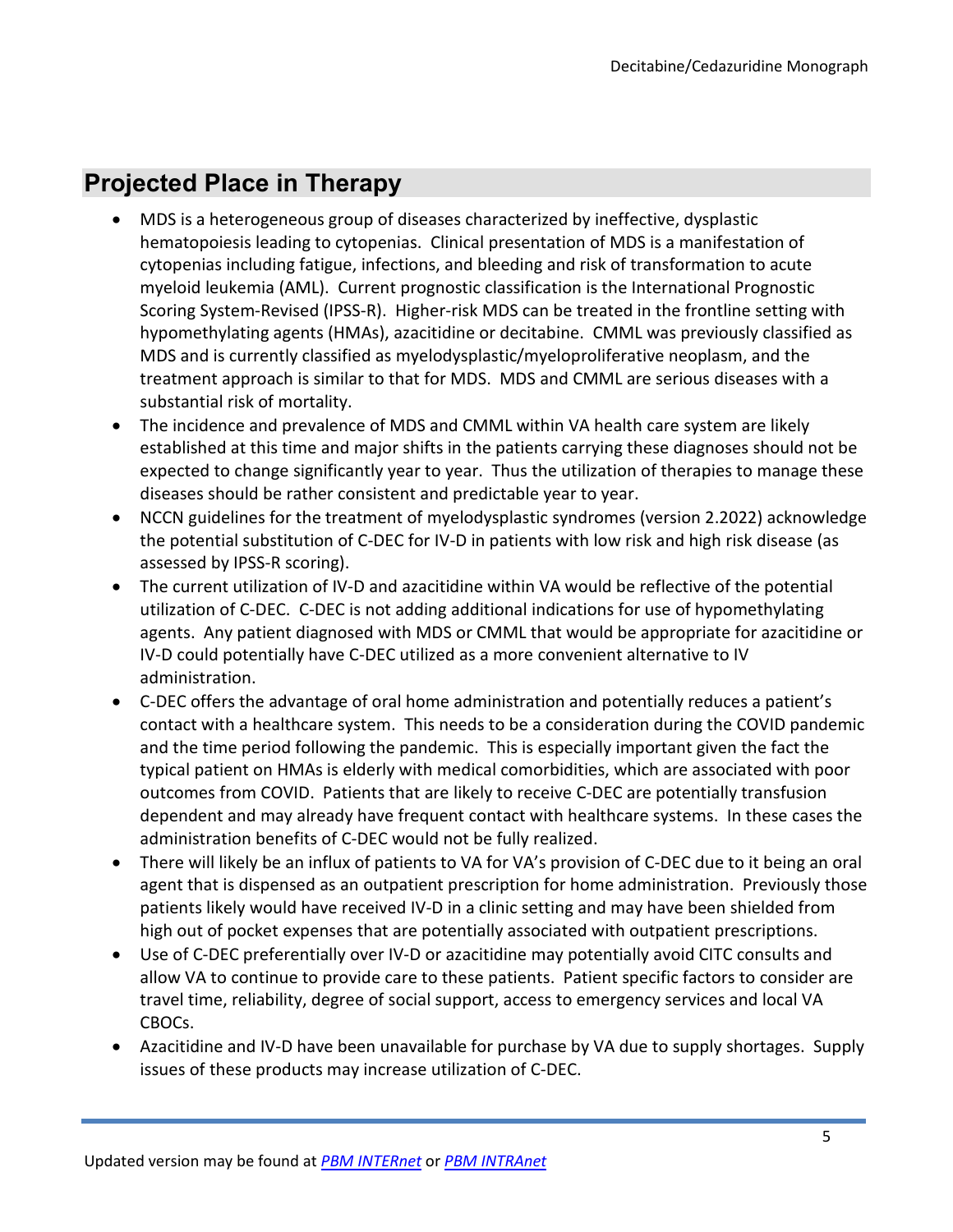- IV-D and azacitidine are treatment options for AML with elderly or medically unfit patients. IV-D or azacitidine in addition to venetoclax is standard of care for elderly or medically unfit and thus not candidates for more intensive AML therapy. An all oral option of C-DEC and venetoclax is going to be potentially viewed as a viable treatment option. Current NCCN guidelines for treatment of AML (version 1.2022) do not make any reference to use of C-DEC for the treatment of AML. Ongoing clinicals are investigating the follow combinations: C-DEC and venetoclax for higher-risk AML, C-DEC plus venetoclax for relapsed/refractory AML, C-DEC maintenance for AML, C-DEC plus venetoclax for treatment-naïve high-risk MDS or CMML.
- There are ongoing clinical trials utilizing C-DEC plus venetoclax with IDH inhibitors and FLT3 inhibitors in treatment AML. Depending upon the results of these clinical trials there is the potential for C-DEC to be used in combination with other AML active agents.
- There may be interest in C-DEC maintenance after  $1<sup>st</sup>$  line therapy for AML in patients that are not candidates for allogeneic HSCT, similar to the indication for Onureg (oral azacitidine). The most likely current scenario for maintenance C-DEC is for patients that may have had tolerability issues to Onureg. There is an ongoing clinical trial evaluating the role of C-DEC maintenance therapy for myeloid neoplasms.
- Equivalence of C-DEC has not been established with azacitidine IV, SQ, or PO
- The therapies for MDS and CMML discussed in this document are palliative in intent.
- The only treatment option for MDS and CMML with the possibility of curative intent is allogeneic hematopoietic stem cell transplant (alloHSCT). Currently available therapies discussed in this document may serve as valuable bridge therapies to patients that are deemed candidates for alloHSCT.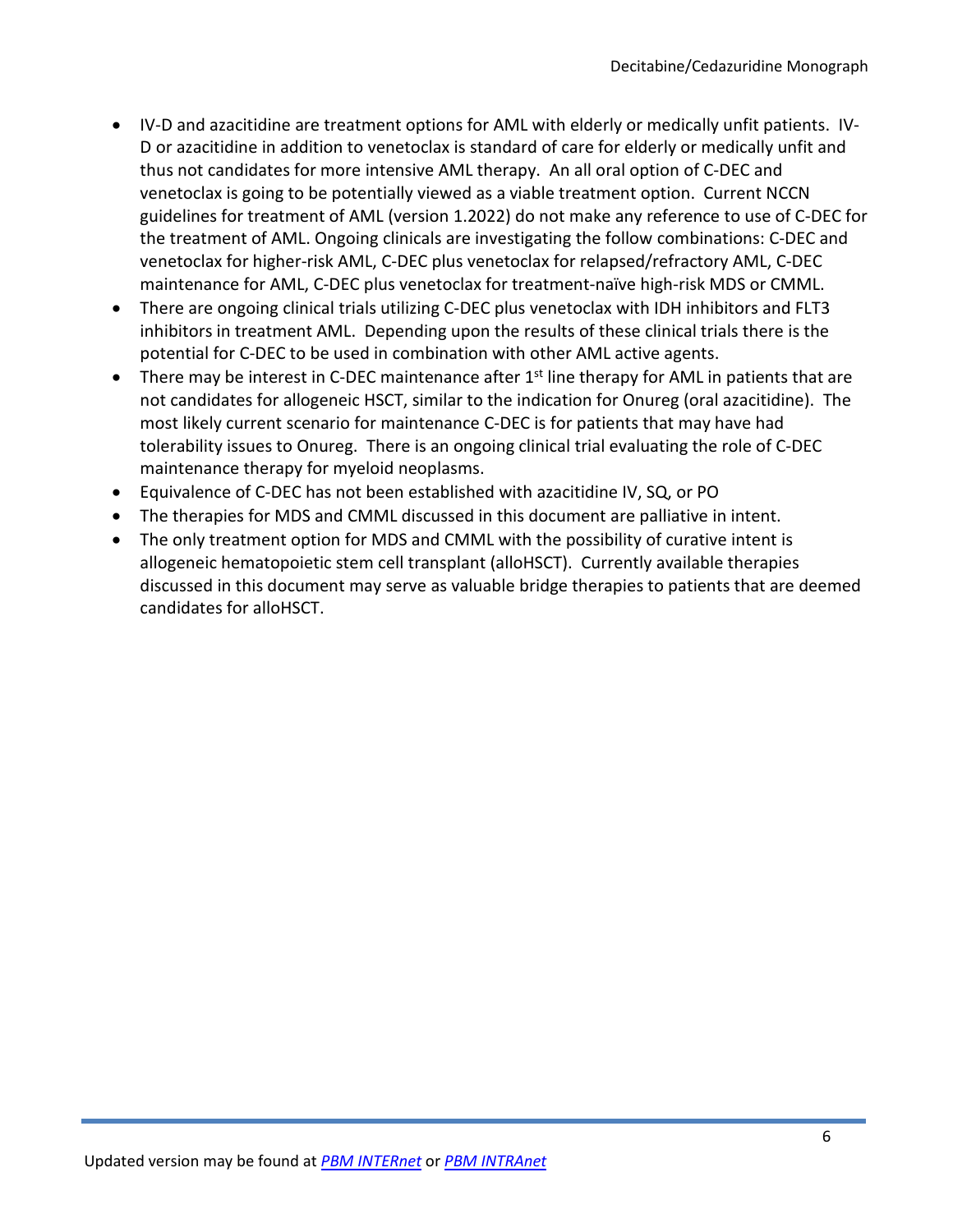## **References**

- 1. Garcia-Manero G, Griffiths EA, Steensma DP, et al. Oral cedazuridine/decitabine for MDS and CMML: a phase 2 pharmacokinetic/pharmacodynamic randomized crossover study. Blood. 2020;136(6):674-83.
- 2. Steensma DP, Baer MR, Slack JL, et al. Multicenter study of decitabine administered daily for 5 days every 4 weeks to adults with myelodysplastic syndromes: the alternative dosing for outpatient treatment (ADOPT) trial. J Clin Oncol. 2009 Aug 10;27(23):3842-8.
- 3. Savona MR, McCloskey JK, Griffiths EA, et al. Clinical efficacy and safety of oral decitabine/cedazuridine in 133 patients with myelodysplastic syndromes (MDS) and chronic myelomonocytic leukemia (CMML). Blood. 2020;136(Supplement 1):37-38.
- 4. Patel AA, Cahill K, Saygin C, et al. Cedazuridine/decitabine: from preclinical to clinical development in myeloid malignancies. Blood. 2021;5(8):2264-71.
- 5. Inqovi (decitabine and cedazuridine) tablets Product Package Insert. Otsuka Pharmaceutical Co., Ltd. Japan; July 202.

Prepared January 2022 by Marshall Tague, PharmD, BCOP. Contact person: Mark C. Geraci, Pharm.D., BCOP National PBM Clinical Pharmacy Program Manager, Formulary management, VA Pharmacy Benefits Management Services (10P4P)